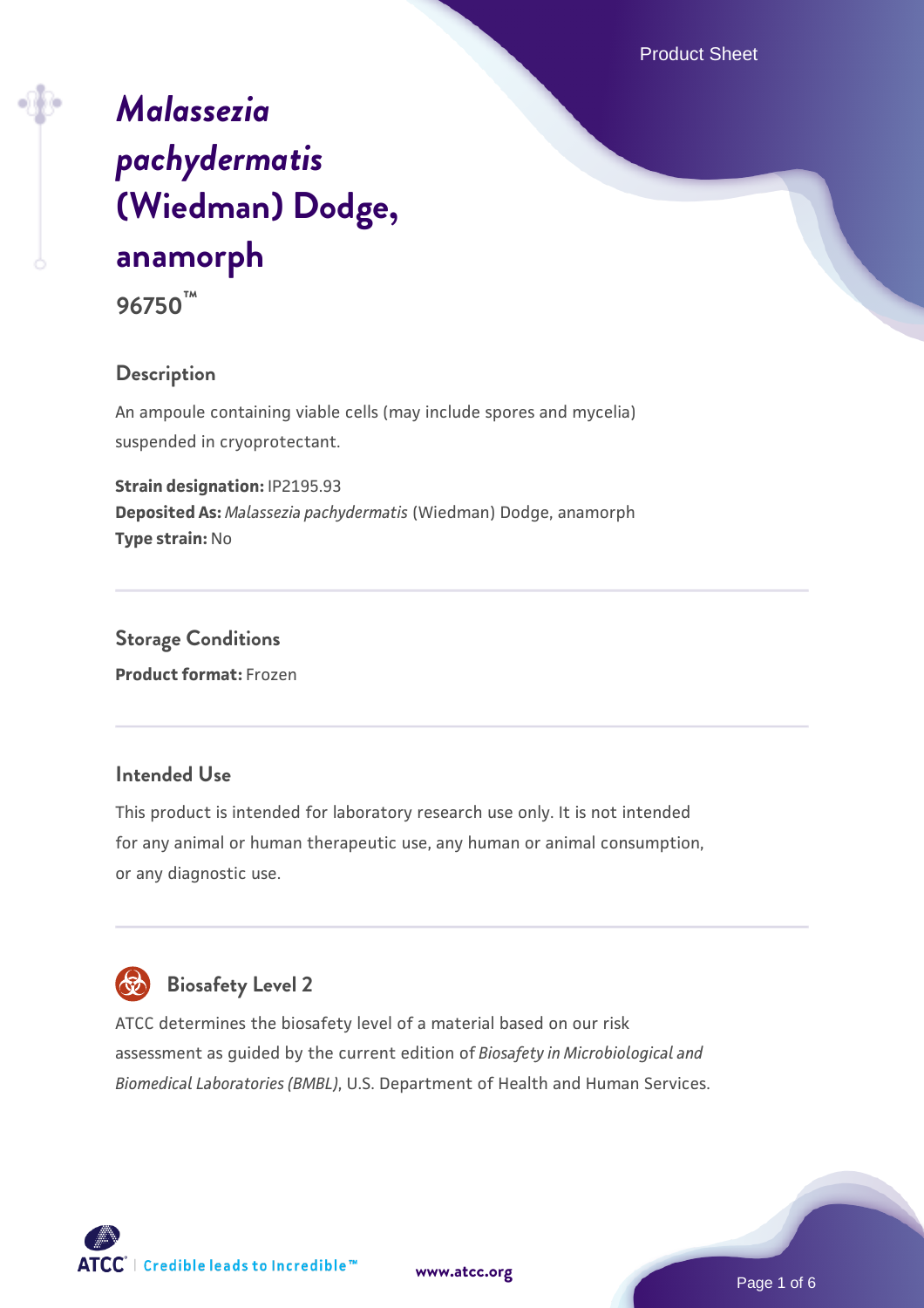It is your responsibility to understand the hazards associated with the material per your organization's policies and procedures as well as any other applicable regulations as enforced by your local or national agencies.

ATCC highly recommends that appropriate personal protective equipment is always used when handling vials. For cultures that require storage in liquid nitrogen, it is important to note that some vials may leak when submersed in liquid nitrogen and will slowly fill with liquid nitrogen. Upon thawing, the conversion of the liquid nitrogen back to its gas phase may result in the vial exploding or blowing off its cap with dangerous force creating flying debris. Unless necessary, ATCC recommends that these cultures be stored in the vapor phase of liquid nitrogen rather than submersed in liquid nitrogen.

#### **Certificate of Analysis**

For batch-specific test results, refer to the applicable certificate of analysis that can be found at www.atcc.org.

#### **Growth Conditions**

**Medium:**  [ATCC Medium 1072: Pityrosporum medium](https://www.atcc.org/-/media/product-assets/documents/microbial-media-formulations/atcc-medium-1072.pdf?rev=d7d9b04a48f44890879a8eb7868bf5cc) **Temperature:** 30°C

#### **Handling Procedures**

Frozen ampoules packed in dry ice should either be thawed immediately or stored in liquid nitrogen. If liquid nitrogen storage facilities are not available,



**[www.atcc.org](http://www.atcc.org)**

Page 2 of 6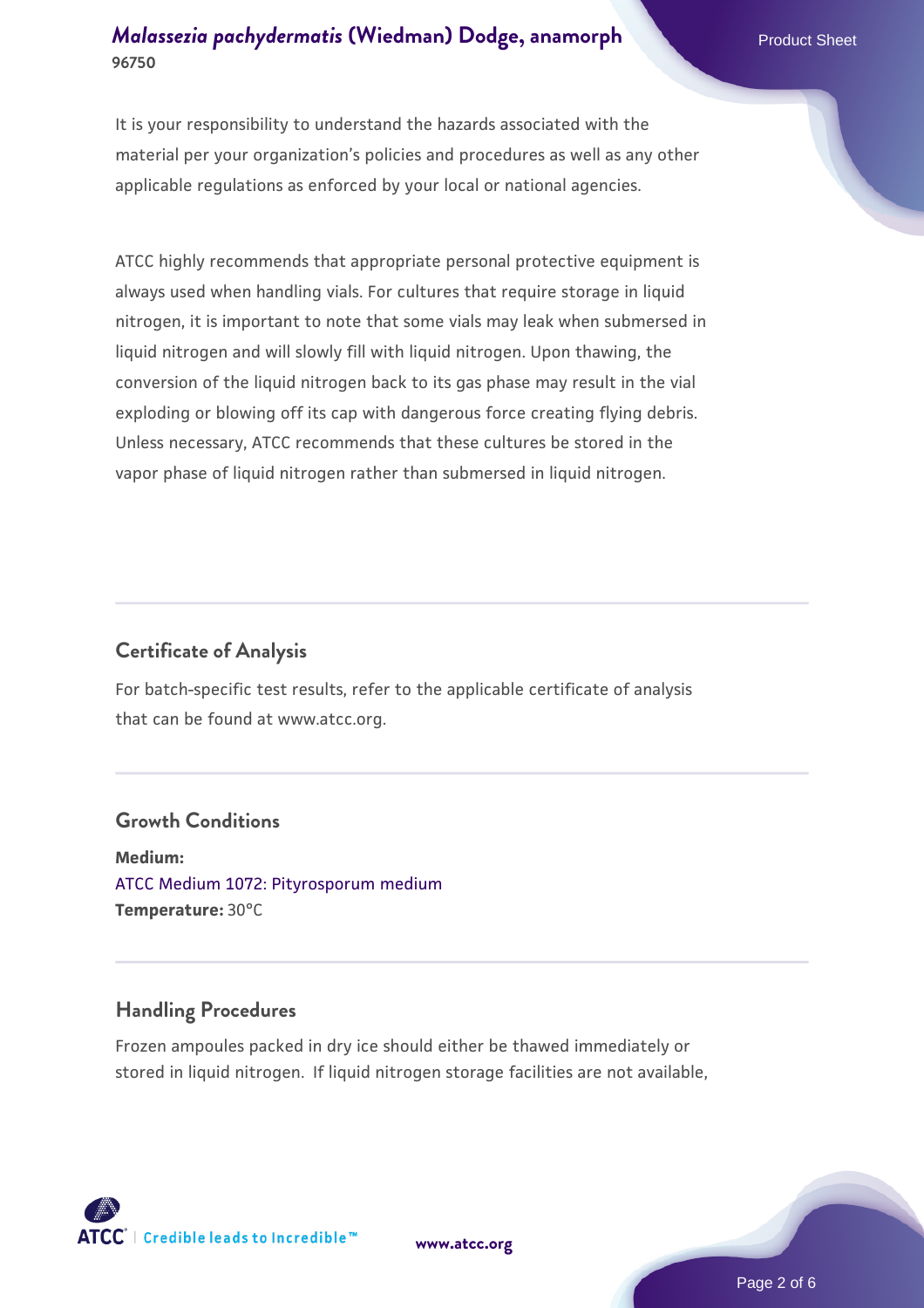frozen ampoules may be stored at or below -70°C for approximately one week. **Do not under any circumstance store frozen ampoules at refrigerator freezer temperatures (generally -20°C).** Storage of frozen material at this temperature will result in the death of the culture.

1. To thaw a frozen ampoule, place in a **2530 °C** water bath, until just thawed (**approximately 5 minutes**). Immerse the ampoule just sufficient to cover the frozen material. Do not agitate the ampoule.

2. Immediately after thawing, wipe down ampoule with 70% ethanol and aseptically transfer 10 microliter (or any amount desired up to all) of the content onto a plate or broth with medium recommended.

3. Incubate the inoculum/strain at the temperature and conditions recommended.

4. Inspect for growth of the inoculum/strain regularly. The sign of viability is noticeable typically after 1-2 days of incubation. However, the time necessary for significant growth will vary from strain to strain.

**Morphology:** Afte 3 days at 30°C colonies cream to tan, usually somewhat small and dry. Globose to ellipsoidal yeast cells with monopolar budding from phialides with delicate collerettes. Buds are attached by a broad base.

#### **Notes**

No special notes

Additional, updated information on this product may be available on the ATCC web site at www.atcc.org.

#### **Material Citation**

If use of this material results in a scientific publication, please cite the material in the following manner: *Malassezia pachydermatis* (Wiedman) Dodge, anamorph (ATCC 96750)



**[www.atcc.org](http://www.atcc.org)**

Page 3 of 6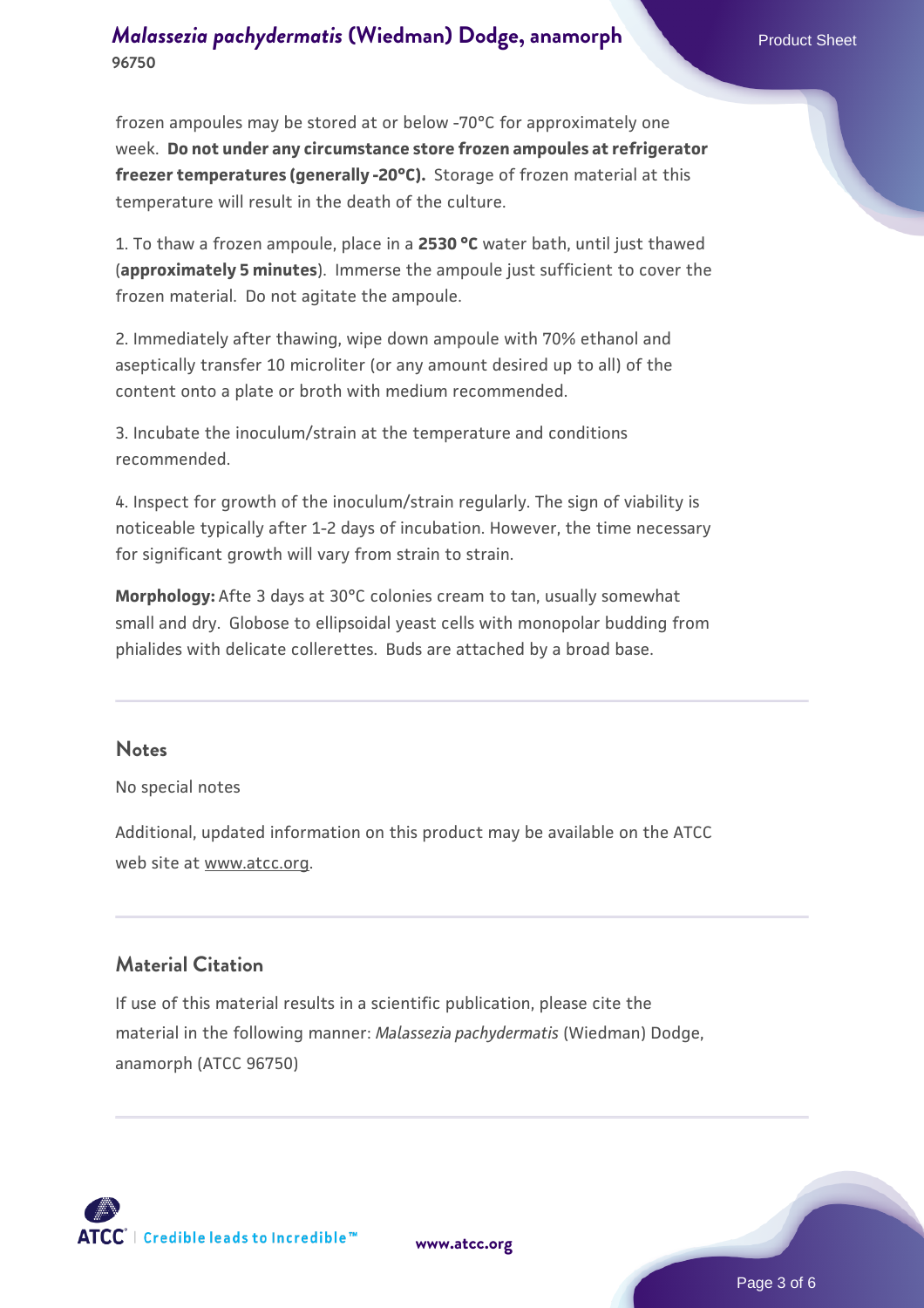#### **References**

References and other information relating to this material are available at www.atcc.org.

#### **Warranty**

The product is provided 'AS IS' and the viability of ATCC® products is warranted for 30 days from the date of shipment, provided that the customer has stored and handled the product according to the information included on the product information sheet, website, and Certificate of Analysis. For living cultures, ATCC lists the media formulation and reagents that have been found to be effective for the product. While other unspecified media and reagents may also produce satisfactory results, a change in the ATCC and/or depositor-recommended protocols may affect the recovery, growth, and/or function of the product. If an alternative medium formulation or reagent is used, the ATCC warranty for viability is no longer valid. Except as expressly set forth herein, no other warranties of any kind are provided, express or implied, including, but not limited to, any implied warranties of merchantability, fitness for a particular purpose, manufacture according to cGMP standards, typicality, safety, accuracy, and/or noninfringement.

#### **Disclaimers**

This product is intended for laboratory research use only. It is not intended for any animal or human therapeutic use, any human or animal consumption, or any diagnostic use. Any proposed commercial use is prohibited without a license from ATCC.

While ATCC uses reasonable efforts to include accurate and up-to-date information on this product sheet, ATCC makes no warranties or representations as to its accuracy. Citations from scientific literature and



**[www.atcc.org](http://www.atcc.org)**

Page 4 of 6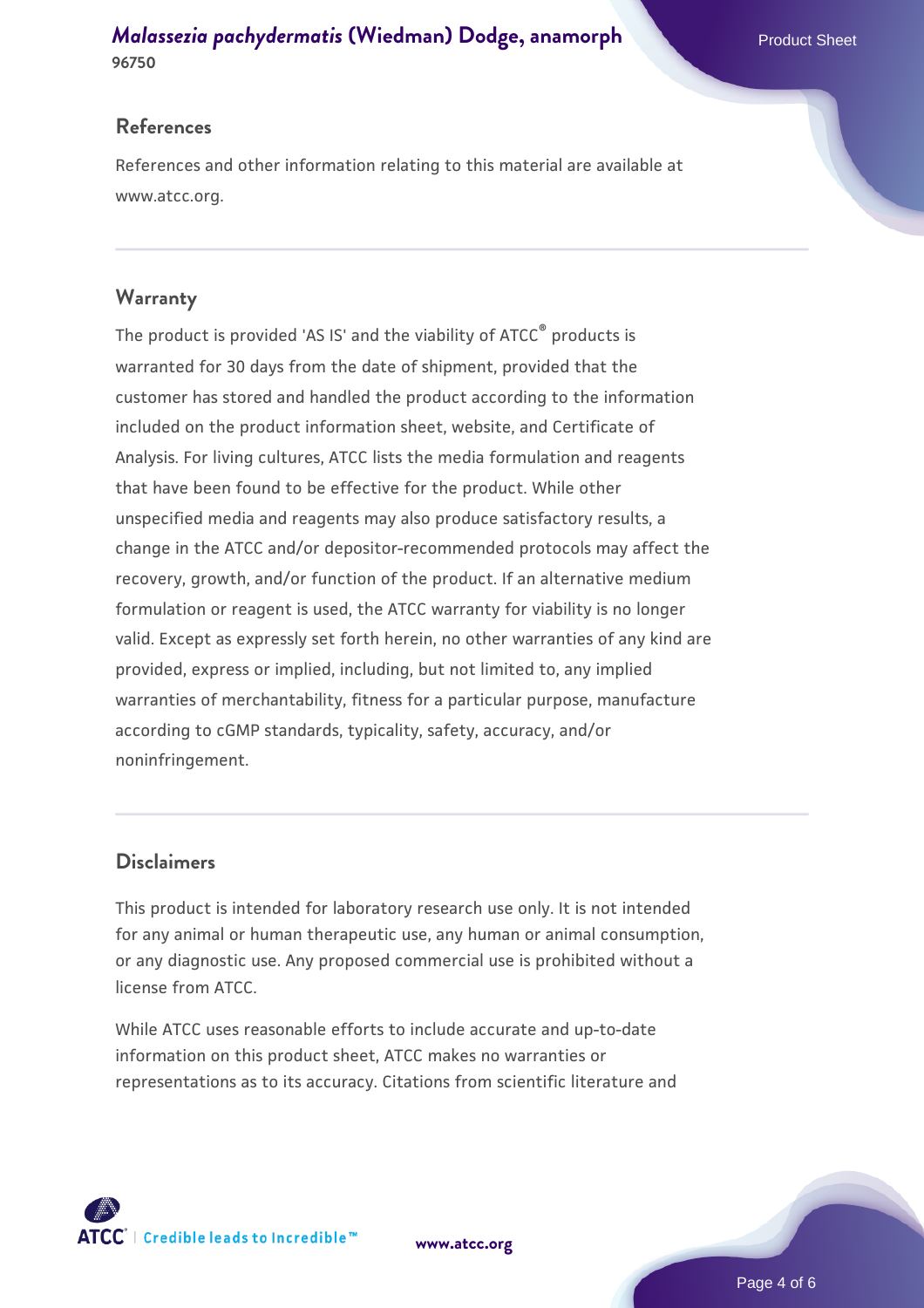patents are provided for informational purposes only. ATCC does not warrant that such information has been confirmed to be accurate or complete and the customer bears the sole responsibility of confirming the accuracy and completeness of any such information.

This product is sent on the condition that the customer is responsible for and assumes all risk and responsibility in connection with the receipt, handling, storage, disposal, and use of the ATCC product including without limitation taking all appropriate safety and handling precautions to minimize health or environmental risk. As a condition of receiving the material, the customer agrees that any activity undertaken with the ATCC product and any progeny or modifications will be conducted in compliance with all applicable laws, regulations, and guidelines. This product is provided 'AS IS' with no representations or warranties whatsoever except as expressly set forth herein and in no event shall ATCC, its parents, subsidiaries, directors, officers, agents, employees, assigns, successors, and affiliates be liable for indirect, special, incidental, or consequential damages of any kind in connection with or arising out of the customer's use of the product. While reasonable effort is made to ensure authenticity and reliability of materials on deposit, ATCC is not liable for damages arising from the misidentification or misrepresentation of such materials.

Please see the material transfer agreement (MTA) for further details regarding the use of this product. The MTA is available at www.atcc.org.

#### **Copyright and Trademark Information**

© ATCC 2021. All rights reserved. ATCC is a registered trademark of the American Type Culture Collection.

#### **Revision**

This information on this document was last updated on 2021-05-19



**[www.atcc.org](http://www.atcc.org)**